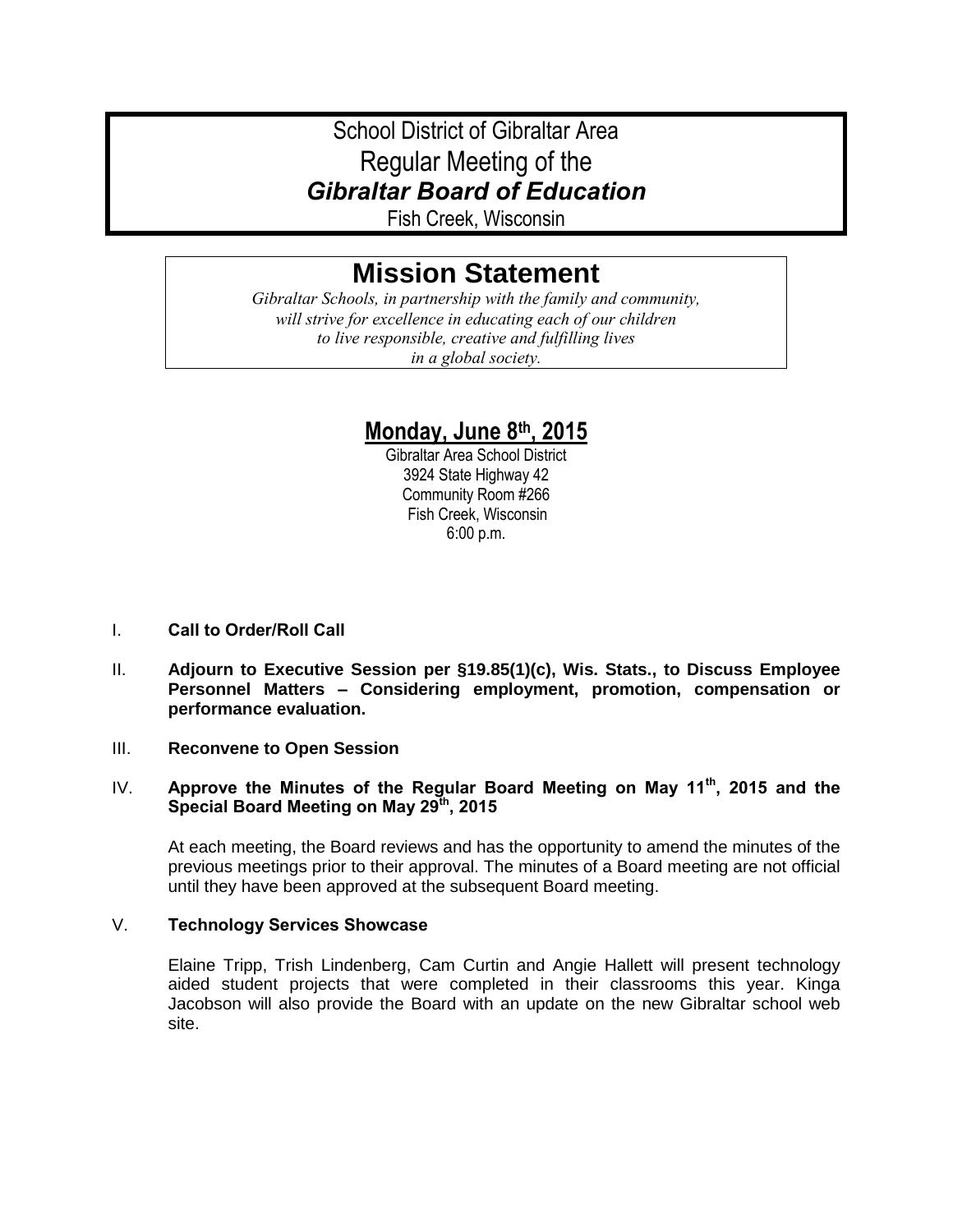#### VI. **Communication**

Correspondence that has been addressed to the Board and mailed or delivered to the school district will be acknowledged for the record. Some correspondence will be assigned to committee, some receives an administrative response, and some is intended only for acknowledgement.

#### VII. **Open Discussion**

Audience members will have the opportunity to address the Board at this time of meeting on any topic that is not an agenda item or is not a personnel issue. In addition, audience members will be provided time to comment on any agenda item when the Board discusses the item. The District shall audio record School Board meetings and will post the recording on the District's website in a timely manner after the meeting. The audio recordings shall be maintained in accordance with provisions of the Public Records Law and shall be accessible to the public in accordance with state law requirements and District procedures. In the event any individual makes statements during the meeting which serve to violate the District policies related to discrimination, harassment, bullying or violate state or federal law or otherwise are subject of closed session items, such portions of the original audio tape will not be posted to the District website but can be requested through the Public Records Law process. The District reserves the right to remove vulgar language, personal attacks of any kind, or offensive comments that target or disparage any ethnic, racial, or religious group.

#### VIII. **Hear Administrative Reports on Current School Events**

The Superintendent, Principal, Director of Learning, Dean of Students and Business Manager will use this opportunity to provide the Board with current school and district information.

# IX. **Hear First Reading of Amendments to Policy 6.01 – Employee Handbook**

This will be the first reading of the amended Employee Handbook. The administration will ask the Board to review and provide feedback regarding the proposed amendments to the Employee Handbook. The Employee Handbook is approved as policy and Board policy requires two readings.

#### X. **Approve Payment of Bills**

The school district's financial bills are submitted for Board consideration at each regularly scheduled meeting. Each bill and its expense are listed. Board approval authorizes the Business Manager to pay the bills.

# XI. **Approve Resignation From Employment**

Employee resignations are accepted by the Board as the Board is the employer of all district employees. Board acceptance puts the various processes for employee separation in motion.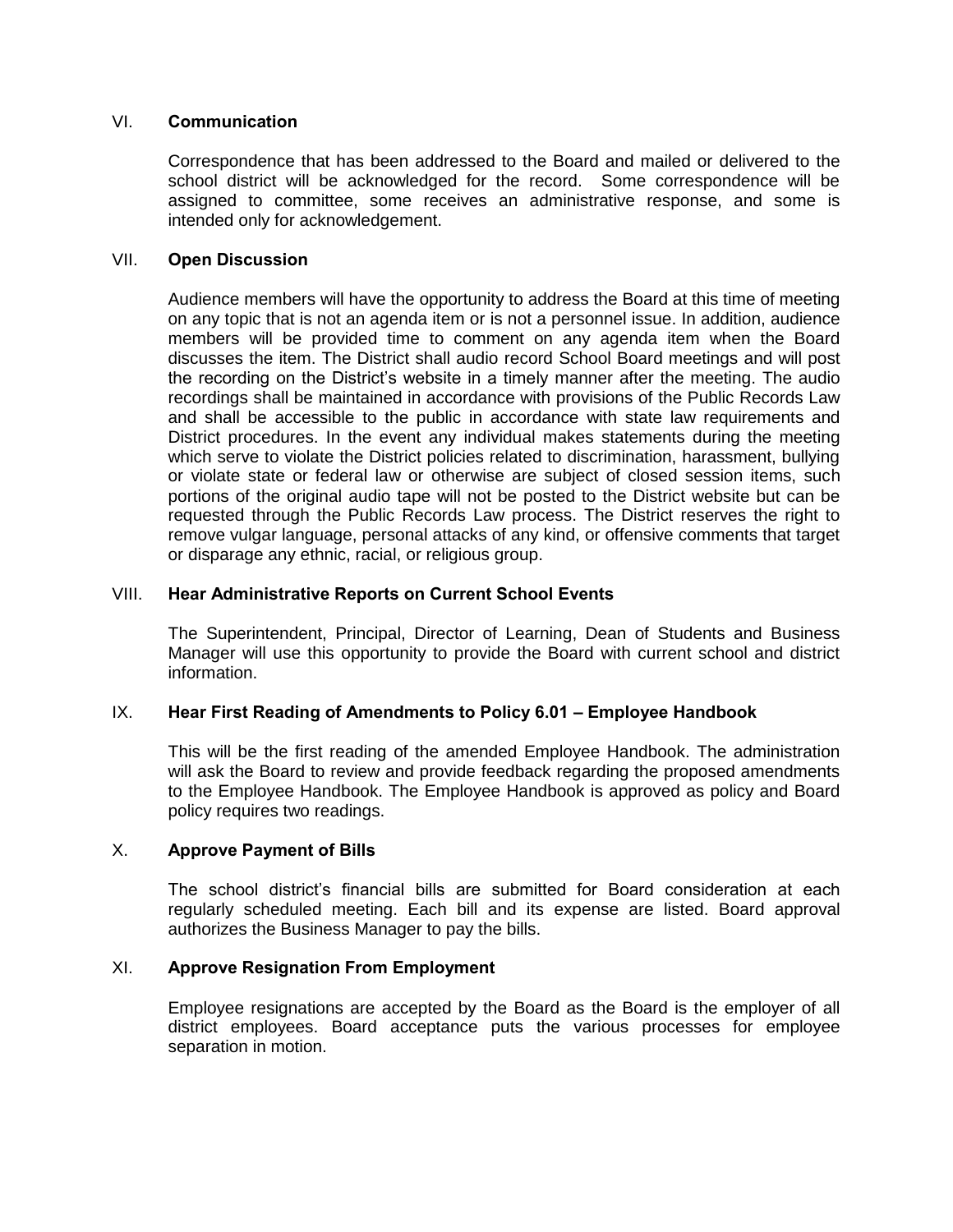#### XII. **Approve Posting Position for Elementary Teacher**

A recent resignation requires the district to seek a new elementary teacher.

#### XIII. **Approve Posting Position for Special Education Teacher**

Due to the placement of Kayla Anschutz as a second grade teacher, the district is required to seek a new special education teacher at the elementary level.

#### XIV. **Approve Posting Position for Study Hall Mentor**

The Board heard a proposal from Chelsea Roberts for a study hall mentor at the regularly scheduled meeting on May 11th. The administration will now bring forth a recommendation to employ of a full-time study hall mentor at the secondary level.

#### XV. **Approve Employment of Art Teacher**

The administration will recommend the employment of a part-time art teacher at the secondary level.

### XVI. **Approve Employment of District Speech & Language Teacher**

The administration will recommend the employment of a K-12 speech and language pathologist.

#### XVII. **Approve Employment of Elementary Library Aide**

The administration will recommend the employment of a library aide at the elementary level.

#### XVIII. **Approve Employment of for Spanish Teacher With Bilingual Certification**

The administration will recommend the employment of a Spanish teacher to support bilingual programming at the elementary level.

#### XIX. **Approve Teacher Request to Obtain Master's Degree**

The Board received a request from an employee for approval of a Master's degree. Compensation for additional degrees is authorized in the employee handbook and must be pre-approved by the Board.

# XX. **Approve Project Lead The Way Elementary Science Curriculum**

The administration will bring forth a recommendation to approve implementation of Project Lead the Way as the elementary science curriculum. This program was presented to the Student Learning & Instruction Committee and recommended for final consideration at the Board level.